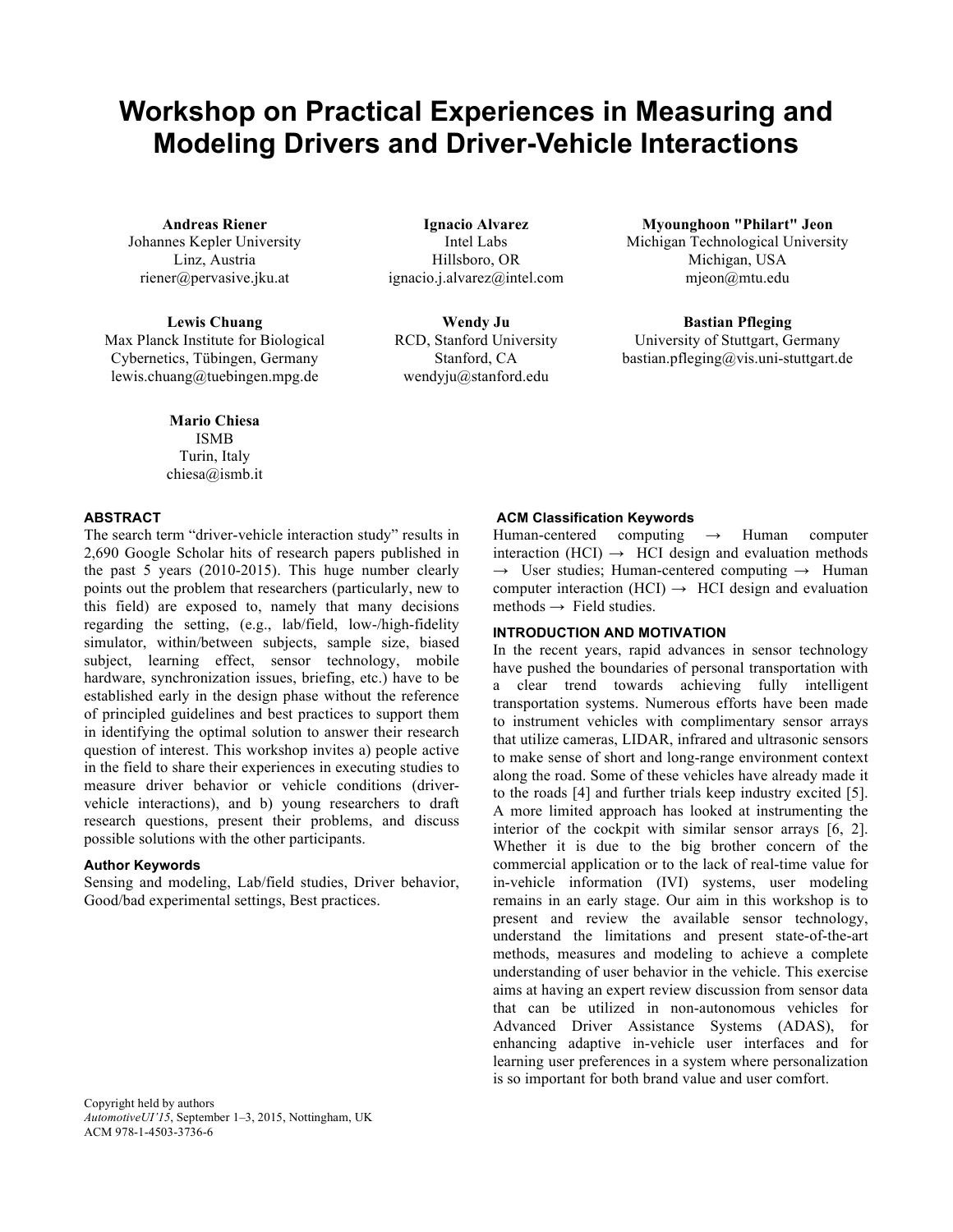## **WORKSHOP OBJECTIVES**

The **goal of this workshop** is to bring together both young and experienced researchers active in the field of automotive UI research and **discuss settings, experiences, best practices, etc., for conducting lab or field experiments**. **Submissions** span the range from **smallscale studies to large-scale deployments, from the lab to the field, with small or large number of participants.** We are interested in **understanding the variety of sensors, protocols, techniques, and contexts used in different automotive UI studies to model real-time user state and behavior.**

Overall, **the workshop is about**

- § **Discussing topics related to measuring and modeling** of driver, driving or explicit interactions based on Natural User Interactions (NUIs),
- § **Networking and exchanging ideas** and learning from each other (different areas of application, projects, etc.),
- § **Demonstrating best practices** and discussing optimal settings for driver-vehicle interaction research.

## **Successful submissions will have the potential to raise discussion, provide insights for other attendees, or illustrate problems and provide potential solutions.**

#### **Topics of interest**

Potential topics to be discussed at the workshop include, but are not limited to:

# **1) Measuring and Modeling of Driver [3], Ch. 13**

- Sensors in driving simulators vs. sensors in commercial vehicles (used in on-road studies)
- Cameras and multi-camera arrays
- Depth/Infrared/Acoustic sensors
- "Brought-in sensors" such as smartphones
- Contextual databases/sensors (contact lists, addresses, etc.)
- Neuroergonomic sensors (e.g., EEG, fNIRS, ECG, EMG, fEMG, SCR, etc.)
- Driver emotion models
- Driver intent models
- Shared situational awareness
- "Driver as sensor"

Ultimately, we are interested in sensor input that can be used to evaluate and/or model the in-vehicle user experience.

# **2) Measuring and Modeling of Driving**

- Best-known methods for modeling different driving behavior in on-road and simulator studies
- Feasibility of the lane change task
- Detection response and peripheral detection task (PDT) [1]
- Best-known methods in qualitative  $\&$  quantitative data gathering
- Examples of good/bad experimental settings
- Settings to use for tests in mixed automated settings
- How to test interaction with autonomous cars in the exterior (pedestrians  $\leftrightarrow$  autonomous vehicles)
- Simulator studies settings (platform, connected sensors/actuators, data extraction and processing, synchronization issues)
- Study design (lab, on-road; comparison lab  $\leftrightarrow$ field, Wizard of Oz, Safety of test subjects, etc.)

## **3) Measuring and Modeling for Explicit Interactions**

- Sensors for NUIs (e.g., Leap motion, Kinect, Myo, Emotiv, Neurosky, etc.)
- Testing from OEMs and HW providers point-ofview
- Main issues and constraints of the in-vehicle environment
- How to recognize deliberate commands from random in-car activities
- Discussion on standards (for gestures, tactile feedback, etc.)

## **SUMMARY OF CONTRIBUTIONS**

The position papers submitted to the workshop on "Practical Experiences in Measuring and Modeling Drivers and Driver-Vehicle Interactions" have undergone a rigorous peer-review process where the manuscripts were reviewed by at least two reviewers each. Nine position papers were selected for publication in the workshop proceedings and presentation/discussion at the workshop, held on September 1st, 2015 in the frame of the 7th International Conference on Automotive User Interfaces and Interactive Vehicular Applications (AutoUI'15).

The contribution of Ignacio Alvarez and Laura Rumbel ("How my car got to know me: reflection on in-vehicle user modelling") is one of several papers from industry. The authors discuss efforts made in order to (better) model human behavior – a very important topic for automotive UI research these days. For example, many studies - in particular on large scale - (i.e., validating safety issues of self-driving cars, etc. etc.) are replaced by simulation for different reasons, and simulation models have to tackle with individual human behavior, unpredictability, etc. The paper picks up on that issue, presents some background about user modeling, and discusses approaches that support modeling of drivers in a car based on standard sensors.

Nikolas Martelaro present in his paper "CRUISE: Measuring and Smoothing Driver Behavior Through Haptic Feedback" results from the CRUISE system, a driver behavior modification tool based on pedal input (acceleration, break), GPS, and CAN data. The system provides real-time haptic feedback via vibration patches attached to the pedals so that drivers can correct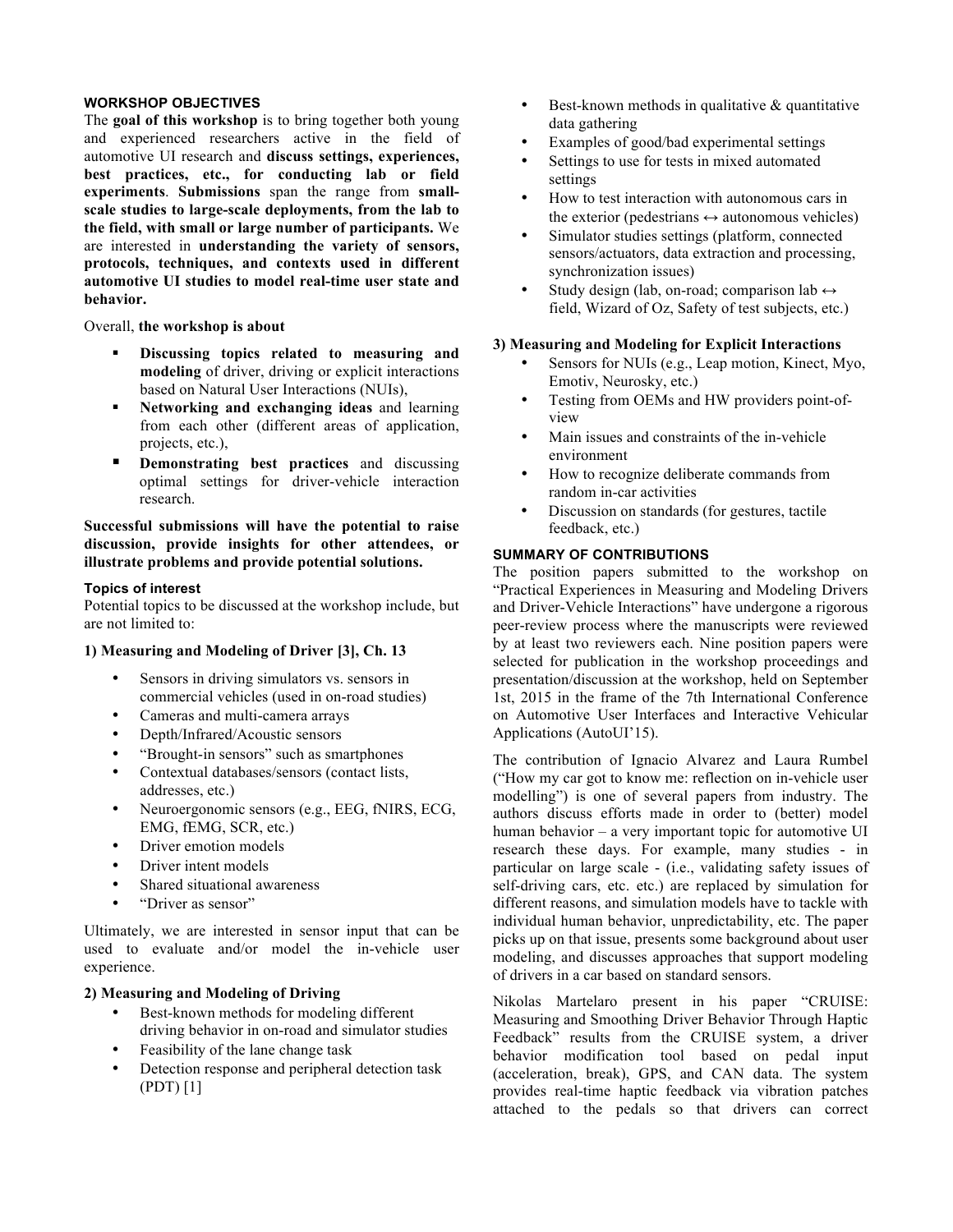immediately inefficient driver behaviors (harsh breaking, steep accelerations, etc.). Results from a field test on the University campus seem to provide evidence of behavior modification as users consistently learned to maintain behaviors below the set thresholds during the road event.

Andreas Löcken describes in the workshop paper "Experiences with User Studies when Investigating Light Displays" his experiences of the research on in-vehicle ambient light displays. The paper outlines the core elements of human-centered design: requirements, design, and experiments. Given that the paper has a specific design application domain, it is expected to facilitate lively discussions with workshop participants who are interested in automotive HMI studies and the use of (ambient) light in user studies.

The paper "Report on the In-vehicle Auditory Interactions Workshop: Taxonomy, Challenges, and Approaches" by Myounghoon Jeon, Pavlo Bazilinskyy, Jan Hammerschmidt, Thomas Hermann, Steven Landry, and Katieanna Wolf is an excellent framework on auditory interactions. The paper focuses on four areas of investigation (auditory displays for 1) BEV vehicles and automated driving, 2) fuel efficiency, 3) infotainment, 4) collision warning) and many suggestions and starting points in each of the four areas are put on the table for further discussions at the workshop.

Katharina Oeltze and Mandy Dotzauer, the authors of the paper "Towards a best practice for multi-driver simulator studies" discuss best practices that they have implemented in the field of multi-simulator studies. In such a setting, several subjects can drive in the same virtual environment and influence each other (i.e., studying driver-driver interaction). This type of user studies is not very common today, but can be expected to be used more and more in the future.

In the paper "Nudge: Haptic Pre-Cueing to Communicate Automotive Intent", the authors Nikhil Gowda, Srinath Sibi, Sonia Baltodano, Nikolas Martelaro, Rohan Maheshwari, Dave Miller and Wendy Ju evaluate three haptic cuing prototypes in two different simulated car designs. In summary, participants were found to favor haptic cues presented via the "Pneumatic floorboard" and the "Pneumatic shoulderpads", while effective also, appeared to induce anger in participants.

The paper "Multi-Dimensions Motivational Factors in Autonomous Driving" by Nidzamuddin Md Yusof and Juffrizal Karjanto describes an experimental plan for designing takeover scenarios based on the varying motivational factors of drivers. Such motivational factors include being in "hurry", "pressure" and "thrill". The objective is to explore the target best feeling between the occupant demands and the systems performance as well as evaluate the different scenarios derived during the takeover of a vehicle.

Lewis Chuang and Heinrich Bülthoff's paper "Towards a Better Understanding of Gaze Behavior in the Automobile" gives a concise introduction into gaze tracking, attention, and EEG and relates them to show how they can be used together to infer user behavior. This is a topic of high interest for the automotive UI research and the focus of the actual workshop.

Finally, Andreas Riener and Jürgen Noldi discuss in the paper "Cognitive load estimation in the car: Practical experience from lab and on-road tests" findings on estimations of driver mental workload derived from seat pose under simulator and real drive scenarios. The hypothesis to be tested was that movement dynamics of a driver in the car seat dependent on the effective level of cognitive load. Most interesting for the workshop are the correlations and differences between the two settings, as it is critical to the validity of simulation testing.

#### **SUMMARY**

The papers submitted to this modeling and sensing workshop range from theoretical insights for appropriate inference from sensor data to evidence-based evaluations of novel implementations to best practices in simulated- and field-testing.

In conclusion, we greatly appreciate all the authors, participants, and reviewers contributing to making this a fruitful workshop.

> Andreas Riener Ignacio Alvarez Myounghoon "Philart" Jeon Lewis Chuang Wendy Ju Bastian Pfleging Mario Chiesa

#### **ORGANIZERS BIO**

**Andreas Riener** is Senior Research and Teaching Assistant at the University of Linz's Institute of Pervasive Computing. His research interests are the recognition of vital bodily functions using embedded sensors, multimodal sensor-actuator systems, embedded intelligence, contextsensitive data processing, and human factors in drivervehicle interfaces.

**Ignacio Alvarez** is Research Scientist at Intel Labs, USA. He obtained his PhD in Computer Science at University of the Basque Country, Spain. His background is in Human Computer Interaction. His research interest is on future intelligent transportation systems and the practical application of cognitive sciences to affective computing and ADAS.

**Myounghoon "Philart" Jeon** is Assistant Professor of Cognitive Science and Computer Science at Michigan Tech. He directs the Cyber-Human Systems Center at Tech. His research focuses on driver emotion modeling.